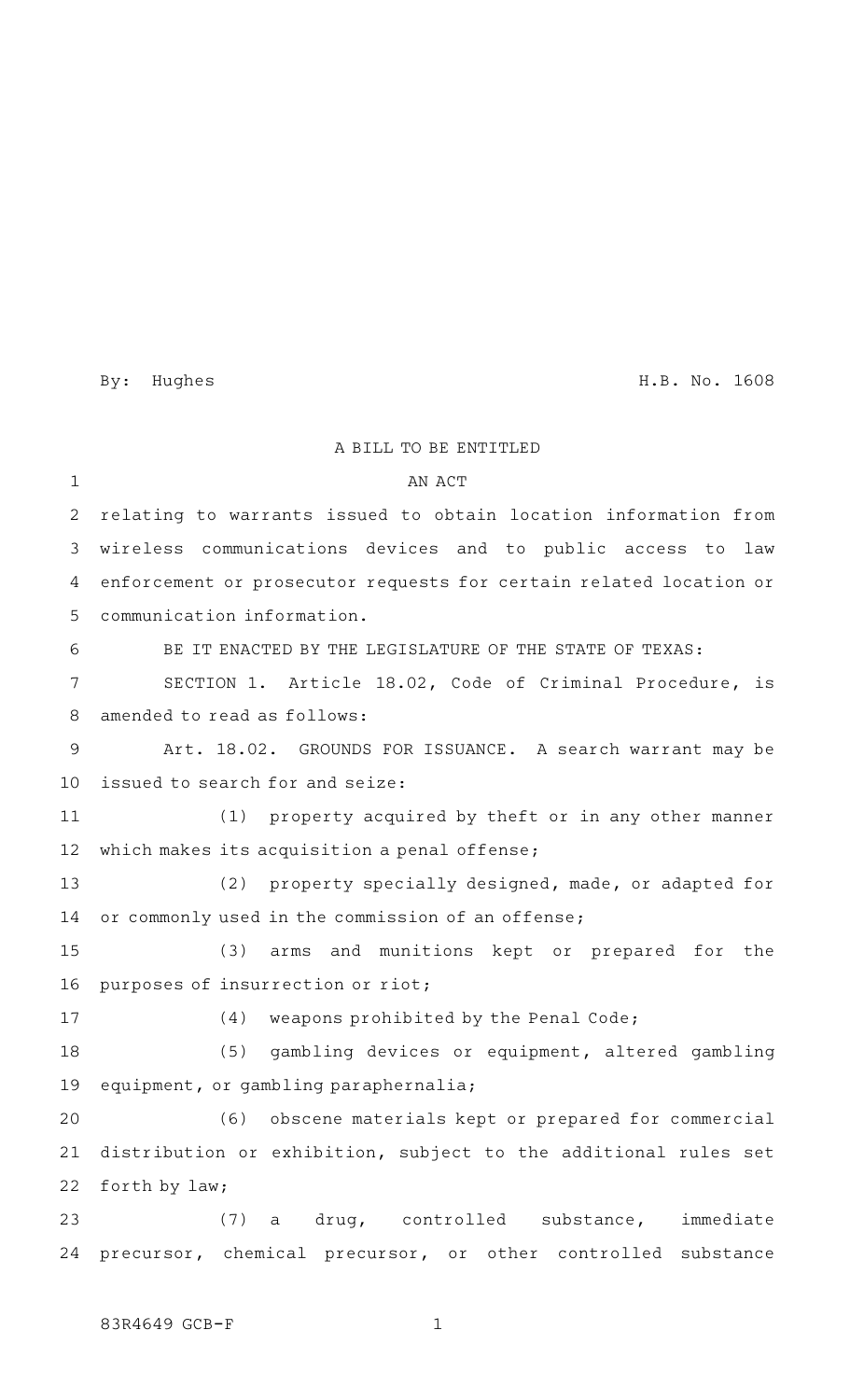property, including an apparatus or paraphernalia kept, prepared, or manufactured in violation of the laws of this state;  $(8)$  any property the possession of which is prohibited by law; (9) implements or instruments used in the commission of a crime; (10) property or items, except the personal writings by the accused, constituting evidence of an offense or constituting evidence tending to show that a particular person committed an offense; (11)  $persons; [\theta \pm]$ (12) contraband subject to forfeiture under Chapter 59 of this code; or (13) location information as defined by Article 18.21. SECTION 2. Section 1, Article 18.21, Code of Criminal Procedure, is amended by adding Subdivision (4-a) to read as follows: (4-a) "Location information" means any information that: (A) concerns the location of a cellular telephone or other wireless communications device; and (B) is wholly or partly generated by or derived from the operation of the device. SECTION 3. Section 2(g), Article 18.21, Code of Criminal Procedure, is amended to read as follows: (g) At the request of the prosecutor or an authorized peace officer, the [The] district court may [shall] seal an application 1 2 3 4 5 6 7 8 9 10 11 12 13 14 15 16 17 18 19 20 21 22 23 24 25 26 27 H.B. No. 1608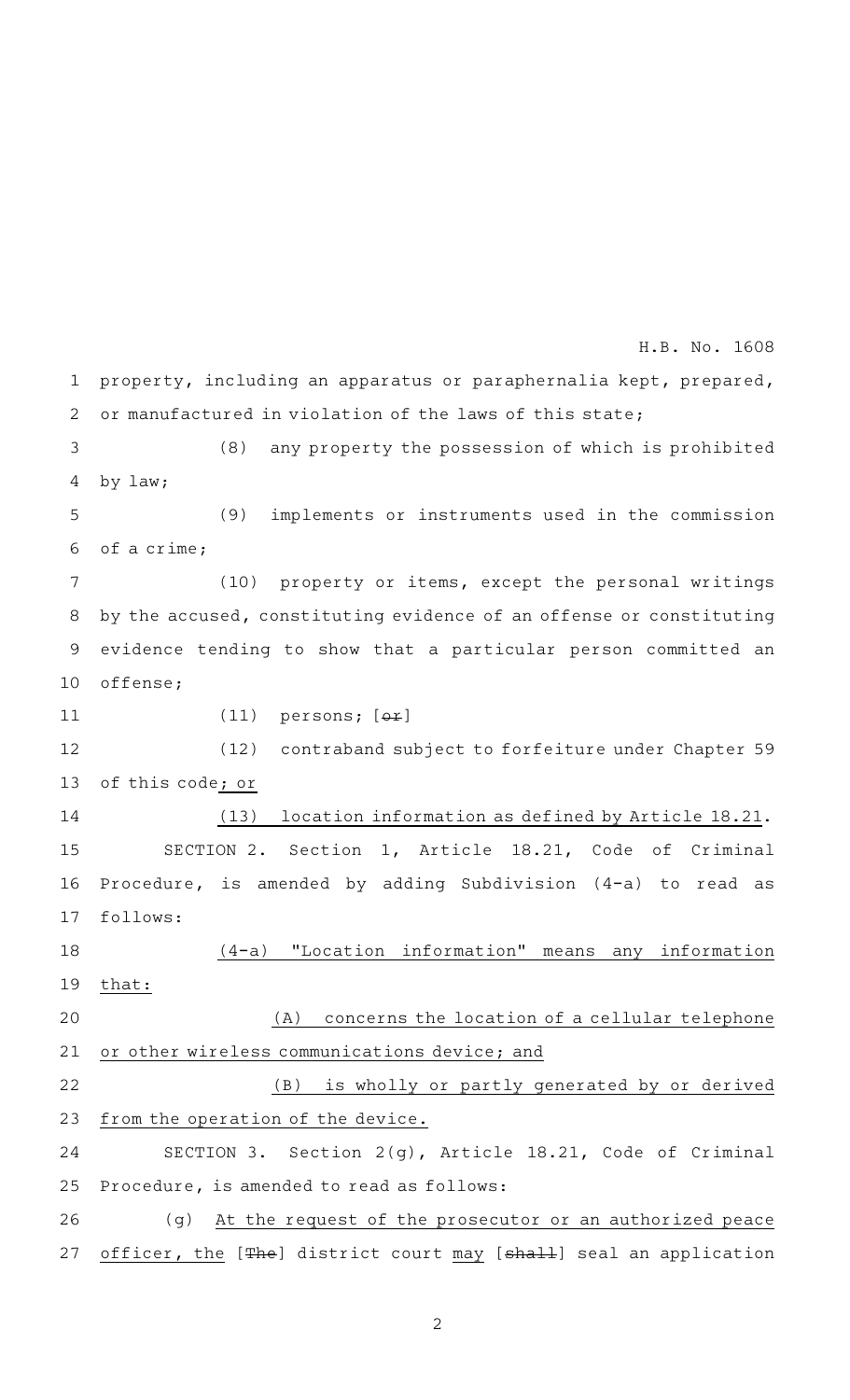H.B. No. 1608

and order granted under this article. The application and order may be sealed only for an initial period not to exceed 180 days, except that for good cause shown the court may grant an additional 180-day period. The court shall retain a record of any application made or order granted under this article and submit the record to the department in accordance with Section 17. SECTION 4. Article 18.21, Code of Criminal Procedure, is amended by adding Section 14A to read as follows: Sec. 14A. WARRANT FOR LOCATION INFORMATION FROM CELLULAR TELEPHONE OR OTHER WIRELESS COMMUNICATIONS DEVICE. (a) A district judge may issue a warrant for location information provided by the preinstalled mobile tracking features of a cellular telephone or other wireless communications device. A warrant under this section may be issued only in the same judicial district as the site of:  $(1)$  the investigation; or (2) the person, vehicle, container, item, or object the movement of which will be tracked by the location information obtained from the wireless communications device. (b) The warrant may authorize the acquisition of location information obtained from a wireless communications device that, at the time the location information is acquired, is located outside the judicial district but within the state if the applicant for the warrant reasonably believes the device to be located within the district at the time the warrant is issued. (c)AAA district judge may issue the warrant only on the application of an authorized peace officer. An application must be written and signed and sworn to or affirmed before the judge. The 1 2 3 4 5 6 7 8 9 10 11 12 13 14 15 16 17 18 19 20 21 22 23 24 25 26 27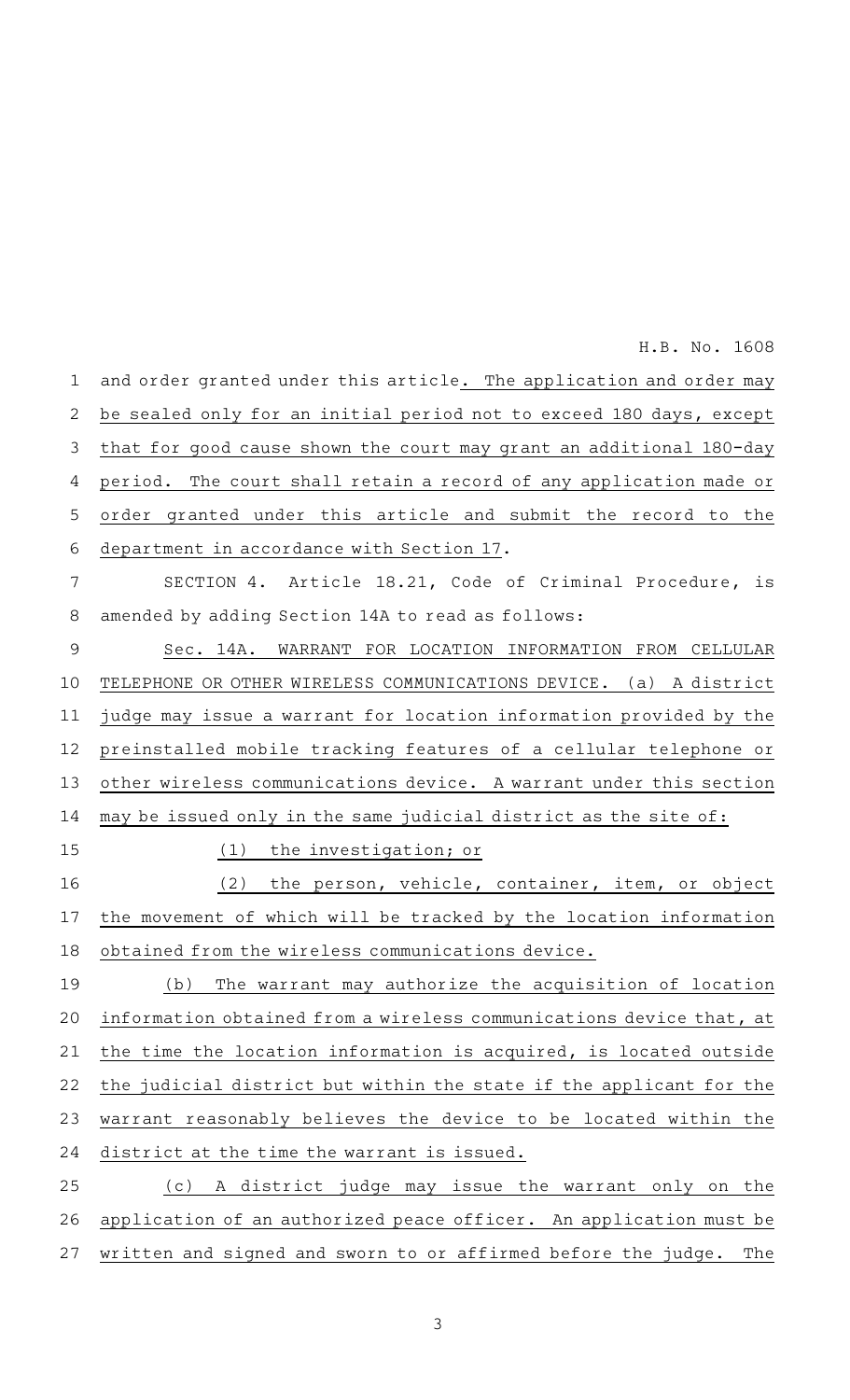affidavit must:  $(1)$  state the name, department, agency, and address of the applicant; (2) identify the wireless communications device to be monitored; (3) state the name of the owner or possessor of the device to be monitored; (4) state the judicial district in which the device is reasonably expected to be located; and (5) state the facts and circumstances that provide the applicant with probable cause to believe that:  $(A)$  criminal activity has been, is, or will be committed; and (B) acquisition of location information from the device is likely to produce evidence in a criminal investigation of the criminal activity described in Paragraph (A). (d)AAA warrant issued under this section must be executed within the period provided by Article 18.07 by properly serving the warrant on a communication common carrier or an electronic communications service. A warrant issued under this section expires not later than the 90th day after the date the warrant is issued, and location information may not be obtained after the expiration date without an extension of the warrant. For good cause shown, the judge may grant an extension for an additional 90-day period. The court shall retain a record of any application made or order granted under this section and submit the record to the department in accordance with Section 17. 1 2 3 4 5 6 7 8 9 10 11 12 13 14 15 16 17 18 19 20 21 22 23 24 25 26 27 H.B. No. 1608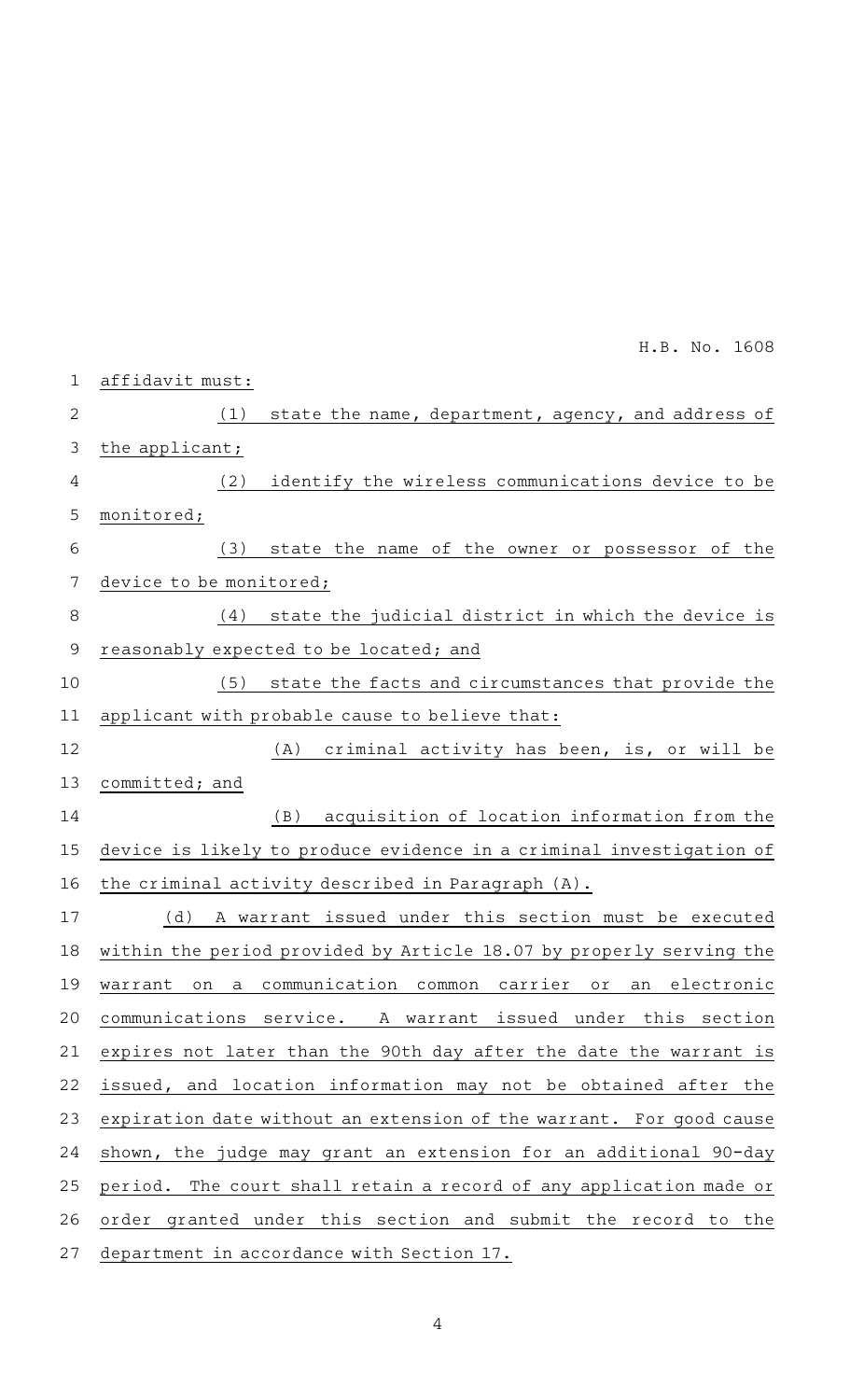|             | H.B. No. 1608                                                       |
|-------------|---------------------------------------------------------------------|
| $\mathbf 1$ | (e) A wireless communications device may be monitored               |
| 2           | without a warrant by a private entity or authorized peace officer   |
| 3           | if:                                                                 |
| 4           | (1)<br>the device is reported stolen by the owner; or               |
| 5           | (2)<br>there exists<br>an immediate life-threatening                |
| 6           | situation.                                                          |
| 7           | (f)<br>An authorized peace officer must apply for a warrant for     |
| 8           | monitoring a wireless communications device under Subsection        |
| 9           | (e)(2) as soon as practicable. If the district judge finds that an  |
| 10          | immediate life-threatening situation did not occur and declines to  |
| 11          | issue the warrant, any evidence obtained is not admissible in a     |
| 12          | criminal action.                                                    |
| 13          | SECTION 5. Section 15(a), Article 18.21, Code of Criminal           |
| 14          | Procedure, is amended to read as follows:                           |
| 15          | The director of the department or the director's<br>(a)             |
| 16          | designee, the inspector general of the Texas Department of Criminal |
| 17          | Justice or the inspector general's designee, or the sheriff or      |
| 18          | chief of a designated law enforcement agency or the sheriff's or    |
| 19          | chief's designee may issue an administrative subpoena to a          |
| 20          | communication [communications] common carrier or an electronic      |
| 21          | communications service to compel the production of the carrier's or |
| 22          | service's business records that:                                    |
| 23          | (1) disclose information, excluding any location                    |
| 24          | information, about:                                                 |
| 25          | (A) the carrier's or service's customers; or                        |
| 26          | (B) users of the services offered by the carrier                    |
| 27          | or service; and                                                     |
|             |                                                                     |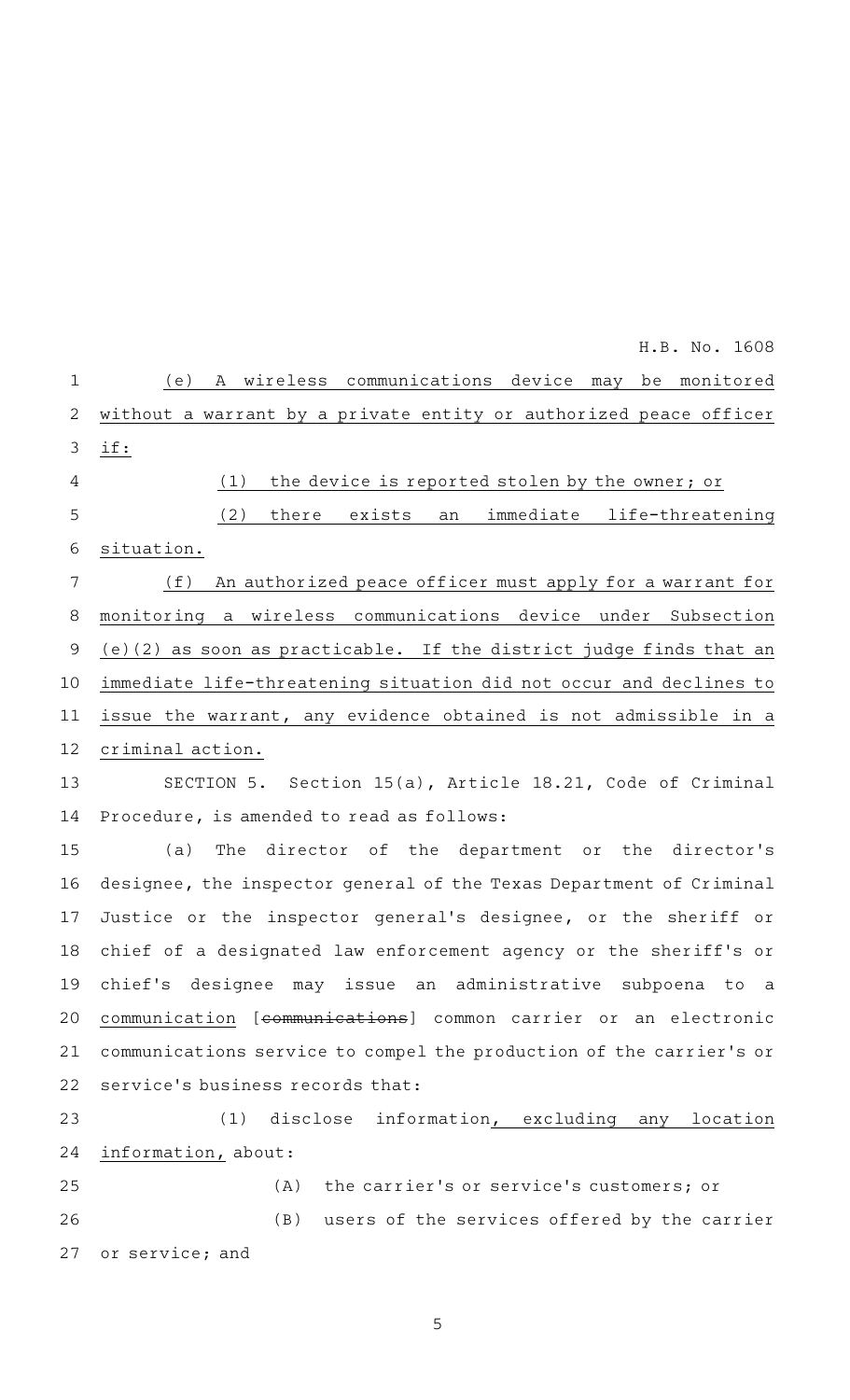H.B. No. 1608

| $\mathbf 1$    | are material to a criminal investigation.<br>(2)                       |
|----------------|------------------------------------------------------------------------|
| $\overline{2}$ | SECTION 6. Article 18.21, Code of Criminal Procedure, is               |
| 3              | amended by adding Section 15A to read as follows:                      |
| 4              | Sec. 15A.<br>COMPELLING PRODUCTION<br>ΟF<br><b>BUSINESS</b><br>RECORDS |
| 5              | DISCLOSING LOCATION INFORMATION. On application by the director of     |
| 6              | the department or the director's designee, the inspector general of    |
| 7              | the Texas Department of Criminal Justice or the inspector general's    |
| 8              | designee, or the sheriff or chief of a designated law enforcement      |
| $\mathcal{G}$  | agency or the sheriff's or chief's designee, the district court may    |
| 10             | issue a warrant pursuant to Article 18.02 to a communication common    |
| 11             | electronic communications service to compel the<br>carrier<br>Оľ<br>an |
| 12             | production of the carrier's or service's business records that         |
| 13             | disclose location information about the carrier's or service's         |
| 14             | users of the services offered by the carrier or<br>customers or        |
| 15             | service, if there<br>is probable cause to believe<br>the<br>records    |
| 16             | disclosing location information will provide evidence in a criminal    |
| 17             | investigation.                                                         |
| 18             | SECTION 7. Article 18.21, Code of Criminal Procedure,<br>is            |
| 19             | amended by adding Section 17 to read as follows:                       |
| 20             | Sec. 17. ANNUAL REPORT OF WARRANTS AND ORDERS.<br>(a)<br>Not           |
| 21             | later than January 15 of each year, a communication common carrier     |
| 22             | or electronic communications service doing business in this state      |
| 23             | shall report to the department the following information for the       |
| 24             | preceding calendar year, disaggregated by each law enforcement         |
| 25             | agency in this state making the applicable requests:                   |
| 26             | (1)<br>the number of requests made for pen register or                 |
| 27             | trap and trace information;                                            |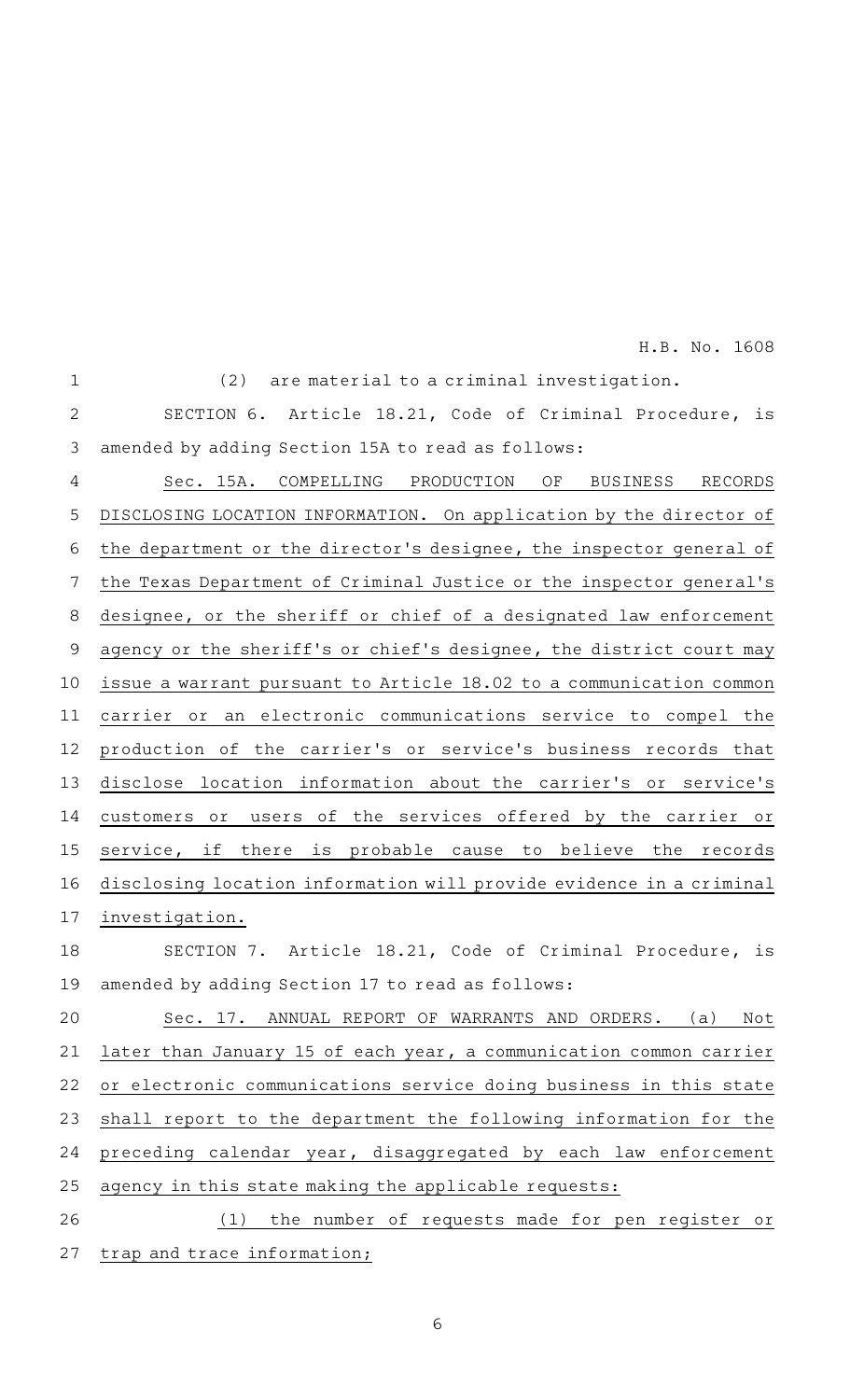|              | H.B. No. 1608                                                                             |
|--------------|-------------------------------------------------------------------------------------------|
| $\mathbf 1$  | for ESN<br>(2)<br>the<br>number<br>оf<br>requests made<br>reader                          |
| $\mathbf{2}$ | information;                                                                              |
| 3            | (3)<br>the<br>number<br>of<br>requests<br>made<br>for<br>location                         |
| 4            | information;                                                                              |
| 5            | number<br>of<br>individuals whose<br>(4)<br>the<br>location                               |
| 6            | information was disclosed; and                                                            |
| 7            | (5)<br>the amount that each law enforcement agency was                                    |
| 8            | communication<br>the<br>carrier<br>billed<br>electronic<br>by<br>common<br>O <sub>T</sub> |
| $\mathsf 9$  | communications service for each request made under Subdivision (1),                       |
| 10           | $(2)$ , or $(3)$ .                                                                        |
| 11           | (b)<br>Not later than the 30th day after the date of expiration                           |
| 12           | of a warrant or order issued under this article or<br>an order                            |
| 13           | extending the period of a warrant or order issued under this                              |
| 14           | article, or not later than the 30th day after the date the court                          |
| 15           | denies an application for a warrant or order under this article, the                      |
| 16           | court shall submit to the department the following information, as                        |
| 17           | applicable:                                                                               |
| 18           | the receipt of an application for a warrant or<br>(1)                                     |
| 19           | order under this article;                                                                 |
| 20           | the type of warrant or order for which the<br>(2)                                         |
| 21           | application was made;                                                                     |
| 22           | (3) whether any application for an order of extension                                     |
| 23           | was granted, granted as modified by the court, or denied;                                 |
| 24           | the period of monitoring authorized by the warrant<br>(4)                                 |
| 25           | or order and the number and duration of any extensions of the                             |
| 26           | warrant or order;                                                                         |
| 27           | the offense under investigation, as specified in<br>(5)                                   |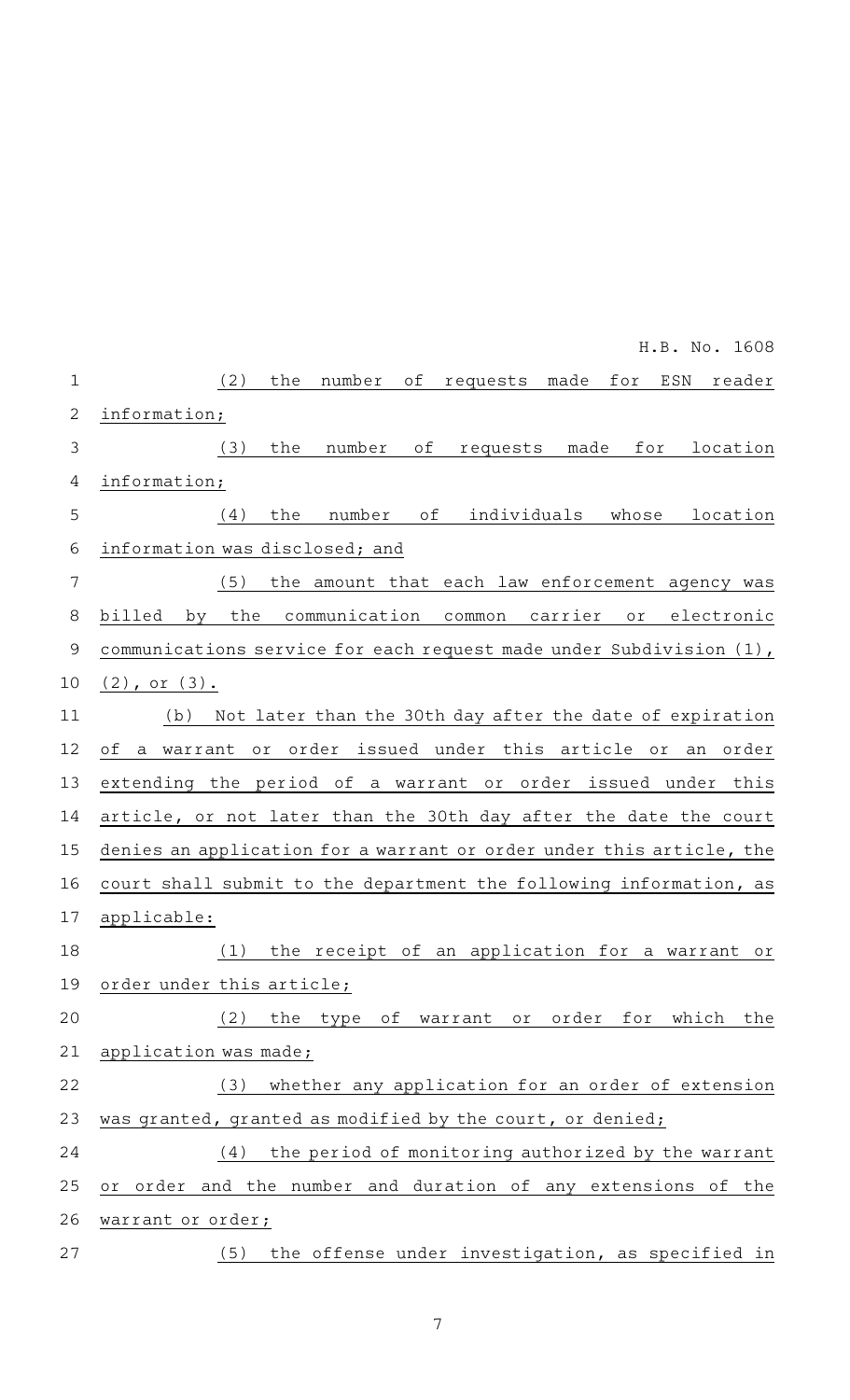the application for the warrant or order or an extension of the warrant or order; and (6) the law enforcement agency or prosecutor that submitted an application for the warrant or order or an extension of the warrant or order. (c) Not later than January 15 of each year, each prosecutor that submits an application for a warrant or order or an extension of a warrant or order under this article shall submit to the department the following information for the preceding calendar year:  $(1)$  the information required to be submitted by a court under Subsection (b) with respect to each application submitted by the prosecutor for the warrant or order or an extension of the warrant or order; (2) a general description of information collected under each warrant or order that was issued by the court, including the approximate number of individuals for whom location information was intercepted and the approximate duration of the monitoring of the location information of those individuals; (3) the number of arrests made as a result of information obtained under a warrant or order issued under this article;  $(4)$  the number of criminal trials commenced as a result of information obtained under a warrant or order issued under this article; and (5) the number of convictions obtained as a result of information obtained under a warrant or order issued under this 1 2 3 4 5 6 7 8 9 10 11 12 13 14 15 16 17 18 19 20 21 22 23 24 25 26 27

H.B. No. 1608